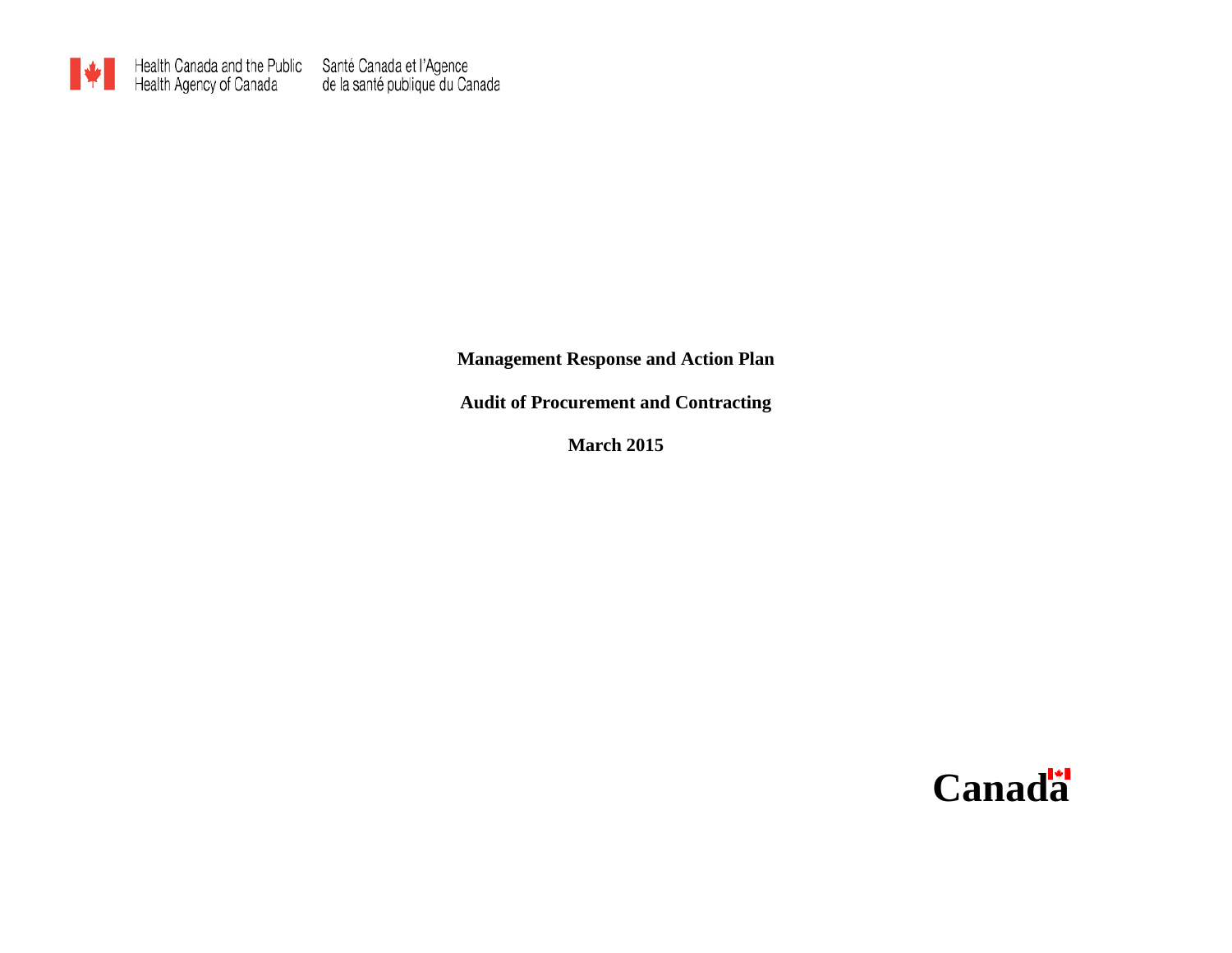| <b>Recommendations</b>                                                                                                                                                                                                                                                                                                                                                     | <b>Management Response and Planned</b><br><b>Management Action</b>                                                                                                                                                                                                                                                                                                                                                                | <b>Deliverables</b>                                                                                                                         | <b>Expected</b><br><b>Completion Date</b> | <b>Responsibility</b>                                                                                     |
|----------------------------------------------------------------------------------------------------------------------------------------------------------------------------------------------------------------------------------------------------------------------------------------------------------------------------------------------------------------------------|-----------------------------------------------------------------------------------------------------------------------------------------------------------------------------------------------------------------------------------------------------------------------------------------------------------------------------------------------------------------------------------------------------------------------------------|---------------------------------------------------------------------------------------------------------------------------------------------|-------------------------------------------|-----------------------------------------------------------------------------------------------------------|
| <b>Recommendation 1</b>                                                                                                                                                                                                                                                                                                                                                    | Management agrees with this recommendation.                                                                                                                                                                                                                                                                                                                                                                                       |                                                                                                                                             |                                           |                                                                                                           |
| It is recommended that the Chief<br>Financial Officers of Health Canada<br>and the Public Health Agency of<br>Canada revise the terms of reference<br>of the Shared Services Portfolio<br>Contract Review Committee to align<br>with the Contracting Guide and to<br>establish the accountability and<br>reporting relationship to the<br>Partnership Executive Committee. | The Chief Financial Officers (CFO) of<br>Health Canada (HC) and the Public<br>Health Agency of Canada (PHAC) will<br>revise the terms of reference of the Shared<br>Services Portfolio Contract Review<br>Committee (SSP-CRC).<br>The reporting relationship to the<br>Partnership Executive Committee (PEC)<br>will be established when PEC's new<br>governance structure has been confirmed<br>by the HC and PHAC Deputy Heads. | Revised Terms of<br>Reference for the<br>SSP-CRC to be<br>presented for approval<br>at the Financial<br>Operations Co-<br>Management Table. | March 31, 2016                            | Director, Materiel<br>and Assets<br>Management<br>(MAMD),<br>Financial<br>Operations<br>Directorate (FOD) |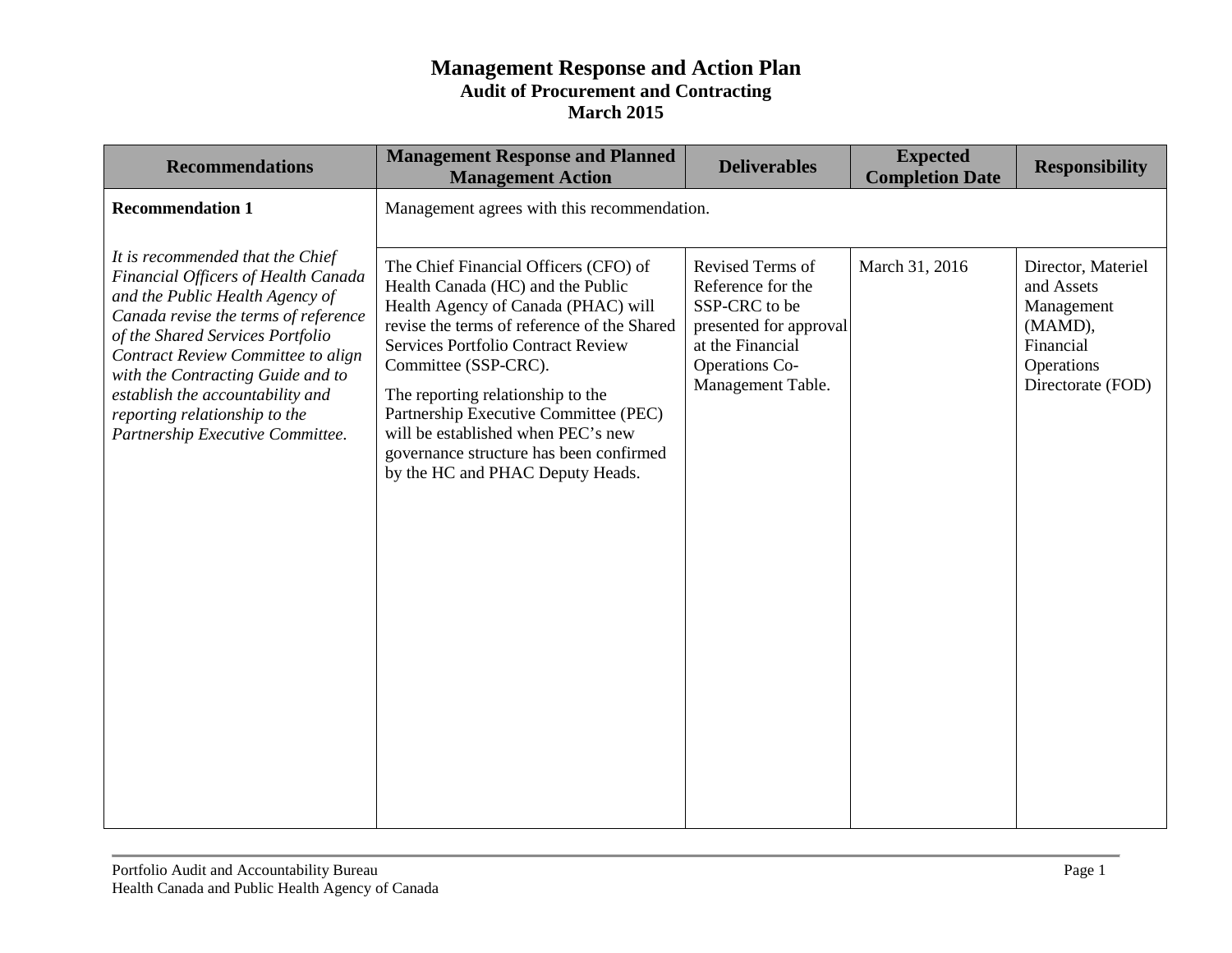| <b>Recommendations</b>                                                                                                                                                                                                                                                                                                                                                                                             | <b>Management Response and Planned</b><br><b>Management Action</b>                                                                                                                                                                                                                                                                    | <b>Deliverables</b>                                                                                                                                                                                                                                                                                                                                       | <b>Expected</b><br><b>Completion Date</b>                                                                                                                                                                                                                 | <b>Responsibility</b>                                                                       |
|--------------------------------------------------------------------------------------------------------------------------------------------------------------------------------------------------------------------------------------------------------------------------------------------------------------------------------------------------------------------------------------------------------------------|---------------------------------------------------------------------------------------------------------------------------------------------------------------------------------------------------------------------------------------------------------------------------------------------------------------------------------------|-----------------------------------------------------------------------------------------------------------------------------------------------------------------------------------------------------------------------------------------------------------------------------------------------------------------------------------------------------------|-----------------------------------------------------------------------------------------------------------------------------------------------------------------------------------------------------------------------------------------------------------|---------------------------------------------------------------------------------------------|
| <b>Recommendation 2</b>                                                                                                                                                                                                                                                                                                                                                                                            | Management agrees with this recommendation.                                                                                                                                                                                                                                                                                           |                                                                                                                                                                                                                                                                                                                                                           |                                                                                                                                                                                                                                                           |                                                                                             |
| It is recommended that the Chief<br>Financial Officers of Health Canada<br>and the Public Health Agency of<br>Canada strengthen procurement and<br>contracting documentation to ensure<br>that all required documents are<br>maintained in the central repository<br>and that there is an audit trail in the<br>contract approval process to<br>demonstrate best value, competition,<br>fairness and transparency. | Effective April 1, 2014, FOD<br>implemented new delegations for<br>contracting authorities under Section 41<br>of the Financial Administration Act<br>(FAA) to Procurement Specialists (PGs)<br>that apply to both HC and PHAC. As a<br>result, the procurement and contracting<br>practices and processes have been<br>strengthened. | <b>MAMD</b> has<br>addressed the issues<br>identified by PAAB.<br>The P2P process and<br>implementation of<br>FAA Section 41 will<br>mitigate these issues<br>going forward. The<br>enhancements of the<br>internal controls for<br>procurement and<br>contracting have<br>been implemented in<br>$2014-15$ and will be<br>tested on a periodic<br>basis. | Completed - as at<br>April 1, 2014, as a<br>result of the change<br>in processing and the<br>associated<br>improvements to the<br>maintenance of<br>documents in the<br>central repository<br>with an audit trail in<br>the contract approval<br>process. | Director, MAMD,<br><b>FOD</b>                                                               |
|                                                                                                                                                                                                                                                                                                                                                                                                                    |                                                                                                                                                                                                                                                                                                                                       | Review of the<br>internal controls for<br>procurement and<br>contracting by the<br><b>Internal Controls</b><br>Division to ensure<br>that key controls are<br>working effectively<br>and results presented<br>to the SSP-CRC.                                                                                                                             | December 31, 2015                                                                                                                                                                                                                                         | Executive<br>Director, Policy,<br>Internal Controls,<br>Corporate<br>Accounting<br>Division |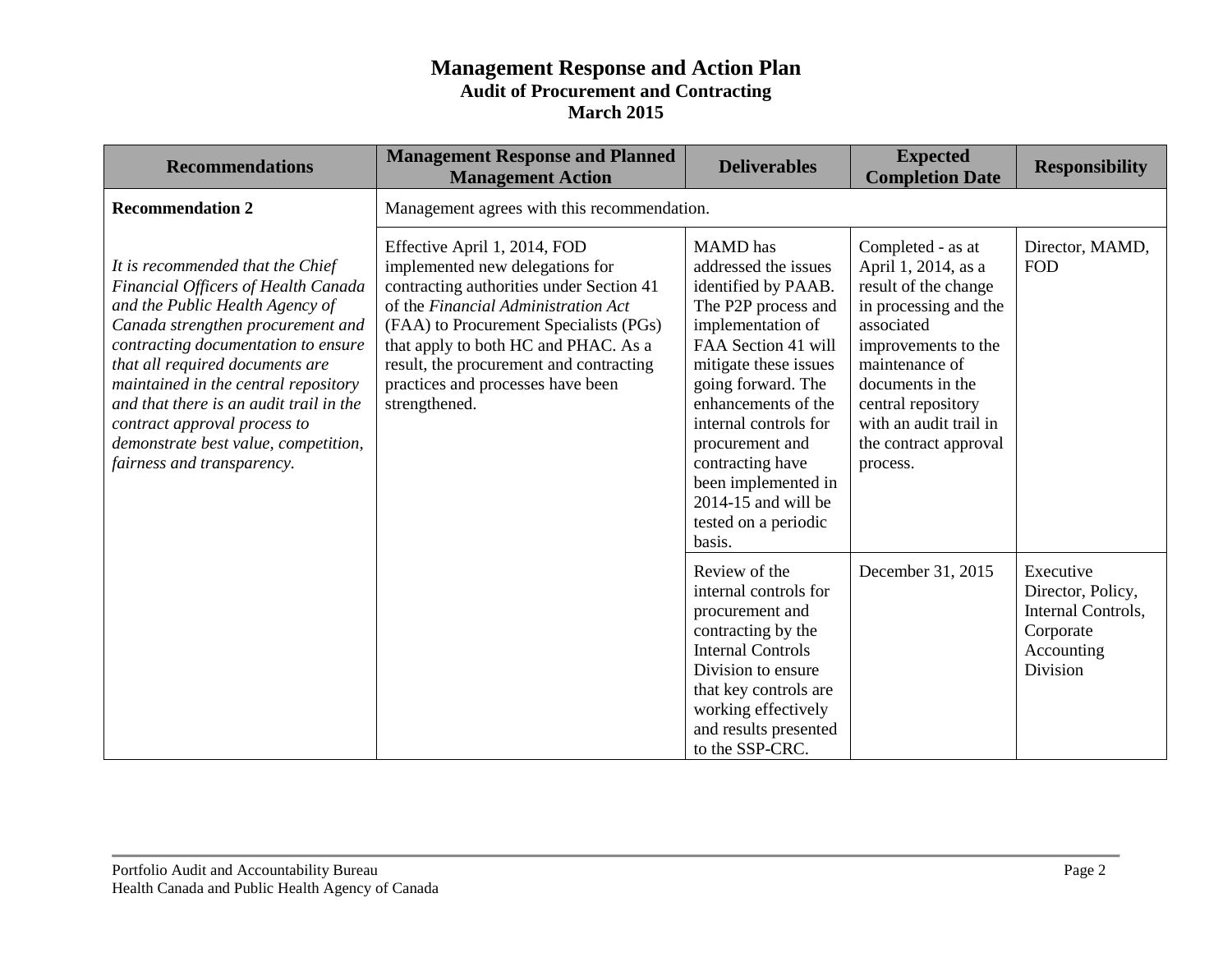| <b>Recommendations</b>                                                                                                                                                                                                                                                                                                                                                                    | <b>Management Response and Planned</b><br><b>Management Action</b>                                                                                                                                                                                           | <b>Deliverables</b>                                                                                                                    | <b>Expected</b><br><b>Completion Date</b> | <b>Responsibility</b>         |
|-------------------------------------------------------------------------------------------------------------------------------------------------------------------------------------------------------------------------------------------------------------------------------------------------------------------------------------------------------------------------------------------|--------------------------------------------------------------------------------------------------------------------------------------------------------------------------------------------------------------------------------------------------------------|----------------------------------------------------------------------------------------------------------------------------------------|-------------------------------------------|-------------------------------|
|                                                                                                                                                                                                                                                                                                                                                                                           | CFOB will formalize a business process<br>that will enhance current communication<br>of risk concerns from past non-<br>compliance transactions appropriately by<br>developing a business process and tools<br>for PG-5 Managers and other MAMD<br>managers. | Tier I review of<br>business process and<br>supporting tools<br>implemented.<br>Findings to be<br>reported at the SSP-<br>CRC meeting. | October 31, 2015                          | Director, MAMD,<br><b>FOD</b> |
| <b>Recommendation 3</b><br>It is recommended that the Chief                                                                                                                                                                                                                                                                                                                               | Management agrees with the recommendation.                                                                                                                                                                                                                   |                                                                                                                                        |                                           |                               |
| Financial Officers of Health Canada<br>and the Public Health Agency of<br>Canada ensure that the current<br>monitoring and reporting regime,<br>including monitoring of risks and<br>mitigation strategies for both<br>organizations, are endorsed by the<br>Partnership Executive Committee, to<br>ensure that the regime responds to<br>the information needs of both<br>organizations. | MAMD will provide the HC and the<br>Agency CFOs with the current monitoring<br>and reporting regime to confirm that it<br>responds to the information needs of each<br>organization.                                                                         | Performance<br>Management<br>Framework updated<br>and presented to the<br>SSP-CRC meeting.                                             | July 31, 2015                             | Director, MAMD,<br><b>FOD</b> |